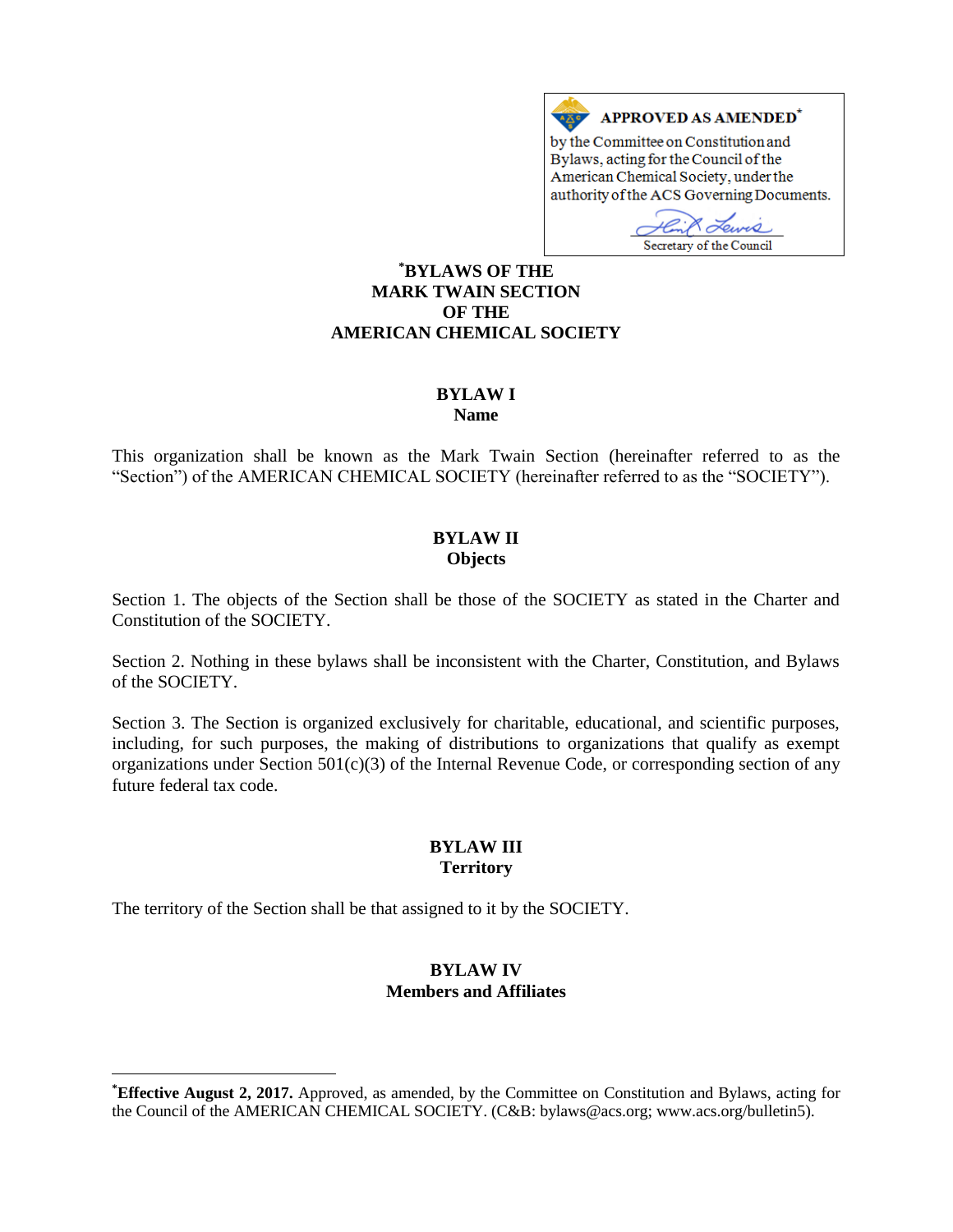Section 1. The rolls of the Section shall include those MEMBERS and STUDENT MEMBERS (hereinafter collectively referred to as "members") and Society Affiliates of the SOCIETY residing within the territory of the Section provided that any exceptions to this rule shall be made in conformity with the Constitution and Bylaws of the SOCIETY.

Section 2. STUDENT MEMBERS shall be entitled to all privileges of membership except that of holding an elective position of the SOCIETY. STUDENT MEMBERS may not serve as Councilor(s), Alternate Councilor(s), or the Temporary Substitute Councilor, but they may be appointed as committee chairs and they may hold an elective position of the Section as noted elsewhere in these bylaws.

Section 3. The Section may have Local Section Affiliates as authorized in the Constitution and Bylaws of the SOCIETY. A Local Section Affiliate shall retain affiliate status only so long as payment is made of Local Section Affiliate dues of not less than two dollars (\$2.00) per annum. A Local Section Affiliate may not (1) hold an elective position, (2) vote on Articles of Incorporation and bylaws, (3) vote for Councilor(s) or Alternate Councilor(s), or (4) serve as a voting member of its Executive Committee. Except as mentioned above, a Local Section Affiliate may vote for an elective position of the Section and may be appointed as a committee chair.

Section 4. Society Affiliates may be assessed dues in the amount specified by the Executive Committee. A Society Affiliate may not (1) hold any elective position(s), (2) vote on Articles of Incorporation and bylaws of the Section, (3) vote for the Councilor(s) or Alternate Councilor(s), or (4) serve as a voting member of its Executive Committee. Except as mentioned above, a Society Affiliate may vote for an elective position of the Section and may be appointed as a committee chair.

Section 5. Members and affiliates shall have such rights and privileges as are accorded them by the Constitution and Bylaws of the SOCIETY and these bylaws.

#### **BYLAW V Officers, Executive Committee, and Councilor(s)**

Section 1. The officers of the Section shall be members of the SOCIETY and the Section and shall consist of the Chair, Chair-Elect, Secretary, and Treasurer. The Secretary and Treasurer positions may be held by the same person.

Section 2. The Executive Committee shall be the governing body of the Section and as such shall have full power to conduct, manage, and direct the business and affairs of the Section in accordance with the Constitution and Bylaws of the SOCIETY and these bylaws. The Executive Committee shall consist of the officers of the Section, the Immediate Past Chair, the Councilor(s), and Alternate Councilor(s), and as nonvoting members, the chairs of the standing committees.

Section 3. The Chair and Chair-Elect of the Section shall serve for a term of one year beginning on January 1 or until their successors are elected. At the end of the Chair-Elect's term of office, the Chair-Elect shall succeed to the office of Chair. The Secretary and Treasurer shall serve for a term of three years beginning on January 1 or until their successors are elected; they shall be elected in alternate years, whenever possible, to provide for a rotation of terms. With the exception of the Chair and Chair-Elect, the incumbent of any position is eligible for reelection.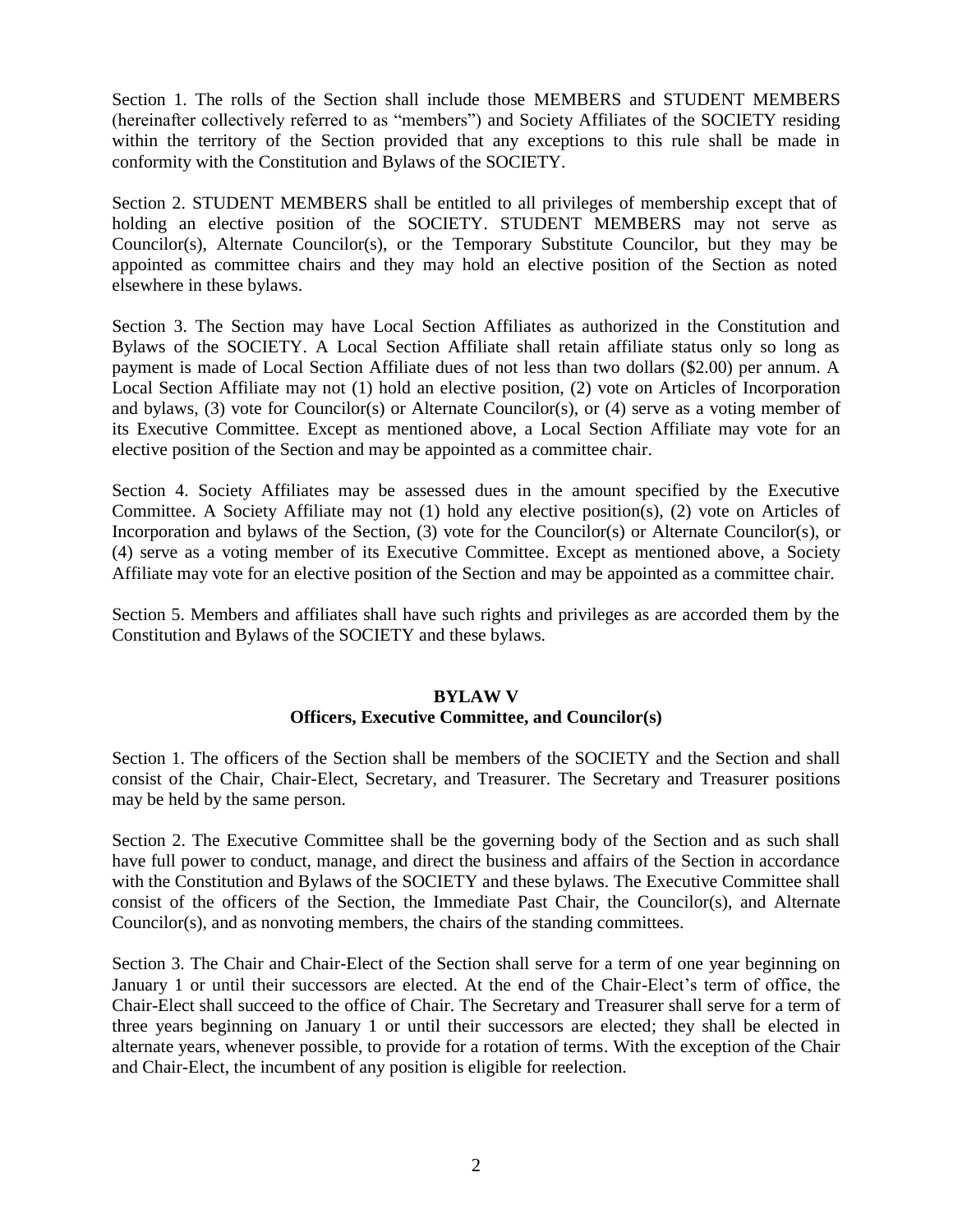Section 4. The duties of the officers shall be such as usually pertain to their offices, together with those required by these bylaws and by the Constitution and Bylaws of the SOCIETY, and such other duties as may be assigned to them from time to time by the Executive Committee.

- a. The duties of the Chair shall be to preside at meetings of the Executive Committee, to carry into effect the decisions and recommendations of that Committee, to preside at meetings of the Section to conduct governance business, to appoint, with the approval of the Executive Committee, all committee chairs and committee members except as stated elsewhere in these bylaws, and to carry out the duties required by the Constitution and Bylaws of the SOCIETY.
- b. The duties of the Chair-Elect shall be to assist the Chair with the direction and management of the Section. In the absence of the Chair, the duties of the office shall devolve upon the Chair-Elect.
- c. The duties of the Secretary shall be to keep a record of the minutes of the meetings of the Section and of the Executive Committee, to maintain a list of members and affiliates, to send to members and affiliates such notices as the business of the Section may require, to submit a report to the Section at its annual meeting, and to carry out the duties required by the Constitution and Bylaws of the SOCIETY and elsewhere in these bylaws. The Secretary shall preside over meetings in the absence of both the Chair and Chair-Elect.
- d. The Treasurer shall have charge of the funds of the Section, keep an accurate record of all receipts and disbursements, receive dues, and make those disbursements approved by the Executive Committee. The Treasurer shall render an account of all transactions and of the financial condition of the Section to the Executive Committee at times set by the Committee, and shall submit such reports as are required by the Constitution and Bylaws of the SOCIETY.

#### Section 5. Vacancies

- a. In the event of a vacancy in the office of Chair, the Chair-Elect shall assume the duties of Chair for the remainder of the term. In such case, the Chair-Elect moving into the position of Chair shall also hold that position during the normal term as Chair as part of the leadership transition.
- b. All other vacancies, except for Councilor(s) and Alternate Councilor(s), shall be filled by majority vote of the Executive Committee through interim appointment for the period up to the next annual election. At that time, the procedures for election as outlined in the bylaws of the Section shall be followed.
- c. An interim appointee to the vacated office of Chair-Elect shall not automatically succeed to the office of Chair. At the next election, both a Chair and a Chair-Elect shall be elected.

Section 6. Councilor(s), Alternate Councilor(s), and Temporary Substitute Councilor

a. The Section shall have Councilor(s) and Alternate Councilor(s) as provided in the Constitution and Bylaws of the SOCIETY. The Section's Councilor(s) and Alternate Councilor(s) shall carry out those duties assigned to them by the Constitution and Bylaws of the SOCIETY. In particular, the Councilor(s) (or Alternate Councilor(s) or Temporary Substitute Councilor if so designated to serve in place of the Councilor for a particular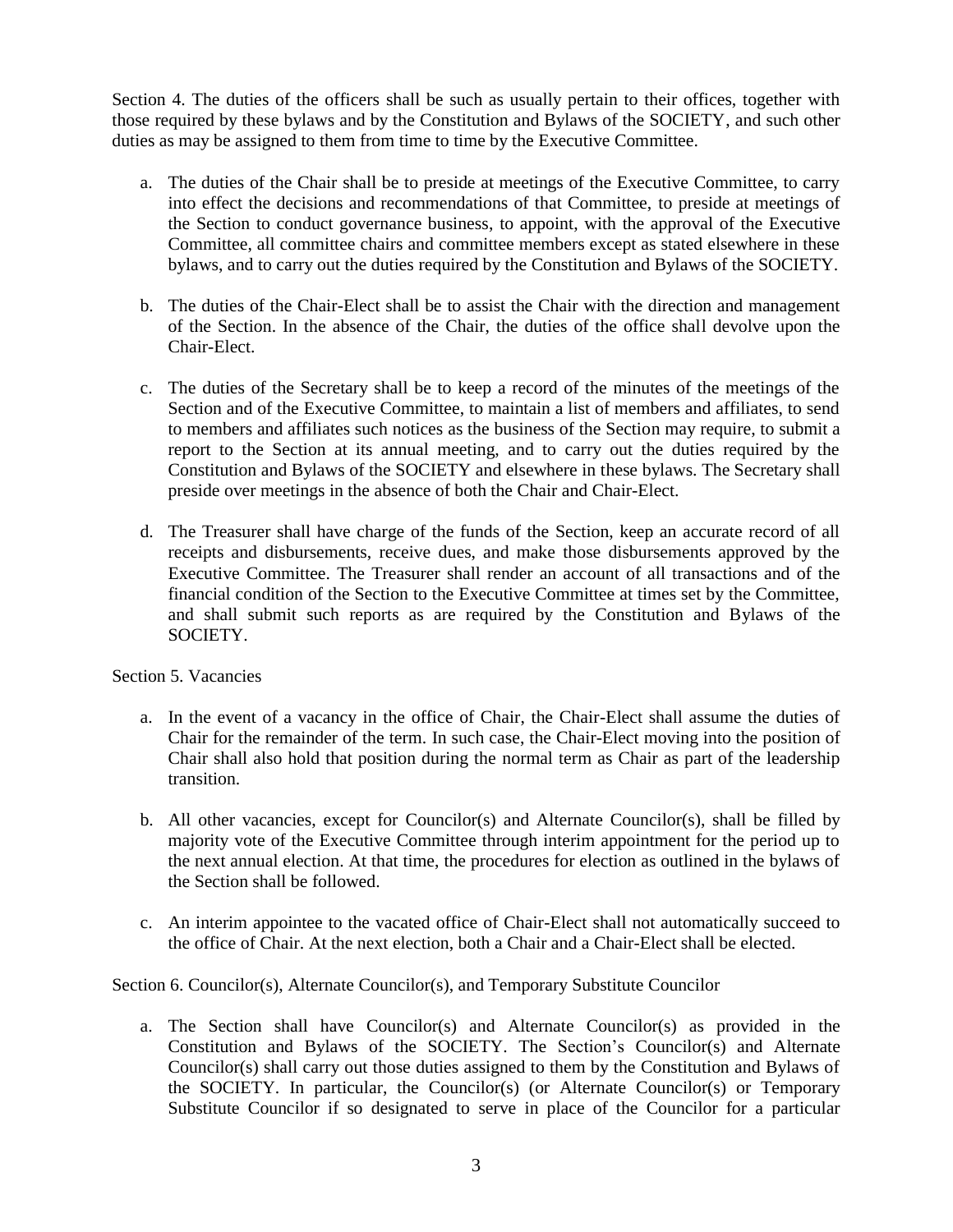meeting), shall attend meetings of the Council of the SOCIETY and represent the Section at such meetings.

- b. Councilor(s) and Alternate Councilor(s) shall be elected by ballot from among the MEMBERS for three-year terms beginning January 1. Reelection is permissible. Councilor(s) shall be elected in separate years, whenever possible, to provide for a rotation of terms in accordance with the Constitution of the SOCIETY. A partial term of one or two years shall be used whenever necessary to establish or to restore rotation of three-year terms provided that the Councilor and/or Alternate Councilor agree to the partial term before the election.
- c. In the event that a Councilor is unable to attend a specified meeting of the Council of the SOCIETY, the Chair of the Section shall appoint one of the Alternate Councilor(s) to serve as Councilor at the specified meeting. Such appointment of an Alternate Councilor shall be for only one meeting.
- d. If every Councilor and Alternate Councilor of the Section will be absent from a Council meeting, thus leaving the Section without representation at such meeting, the Executive Committee may designate one MEMBER of the Section as a Temporary Substitute Councilor in accordance with the Bylaws of the SOCIETY.
- e. The Executive Committee shall designate one or more Councilor(s) to be disqualified under the SOCIETY's Bylaw provisions for reallocation of Councilor(s) among the Sections.
- f. Any vacancy in the position of Councilor or Alternate Councilor shall be filled for the remainder of the unexpired term at the time of the next annual election. The vacancy may be filled until the next annual election by appointment by the Executive Committee.

### **BYLAW VI Manner of Election**

Section 1. The election of officers shall be conducted either by a ballot distributed to the members and affiliates of the Section in accordance with the Bylaws of the SOCIETY and these bylaws, or at a regular meeting of the Section provided there is a quorum present as described elsewhere in these bylaws. Local Section Affiliates and Society Affiliates may vote for any elective position(s) of the Section in the same manner as described above. Councilor(s) and Alternate Councilor(s) shall be elected by a ballot distributed to all members of the Section; affiliates may not vote for Councilor(s) and Alternate Councilor(s).

Section 2. In September of each year, the Nomination Committee shall report to the membership its nominations for each office to be filled. Prior to October 15, any member or affiliate of the Section may, in writing or from the floor at a meeting to conduct governance business, nominate additional candidates for office, provided that the candidates are members of the Section, and MEMBERS for Councilor(s) and Alternate Councilor(s), as required elsewhere in these bylaws, if the nomination is seconded by another member or affiliate. Nominations so made shall be equally valid as those from the Nomination Committee. All candidates nominated shall have indicated willingness to serve if elected.

Section 3. When a ballot is used, the candidates for each office and for Councilor(s)/Alternate Councilor(s) shall be listed in an order to be selected by lot on a ballot to be distributed by November 1, only to eligible voters as noted above except that affiliates may not vote for Councilor(s)/Alternate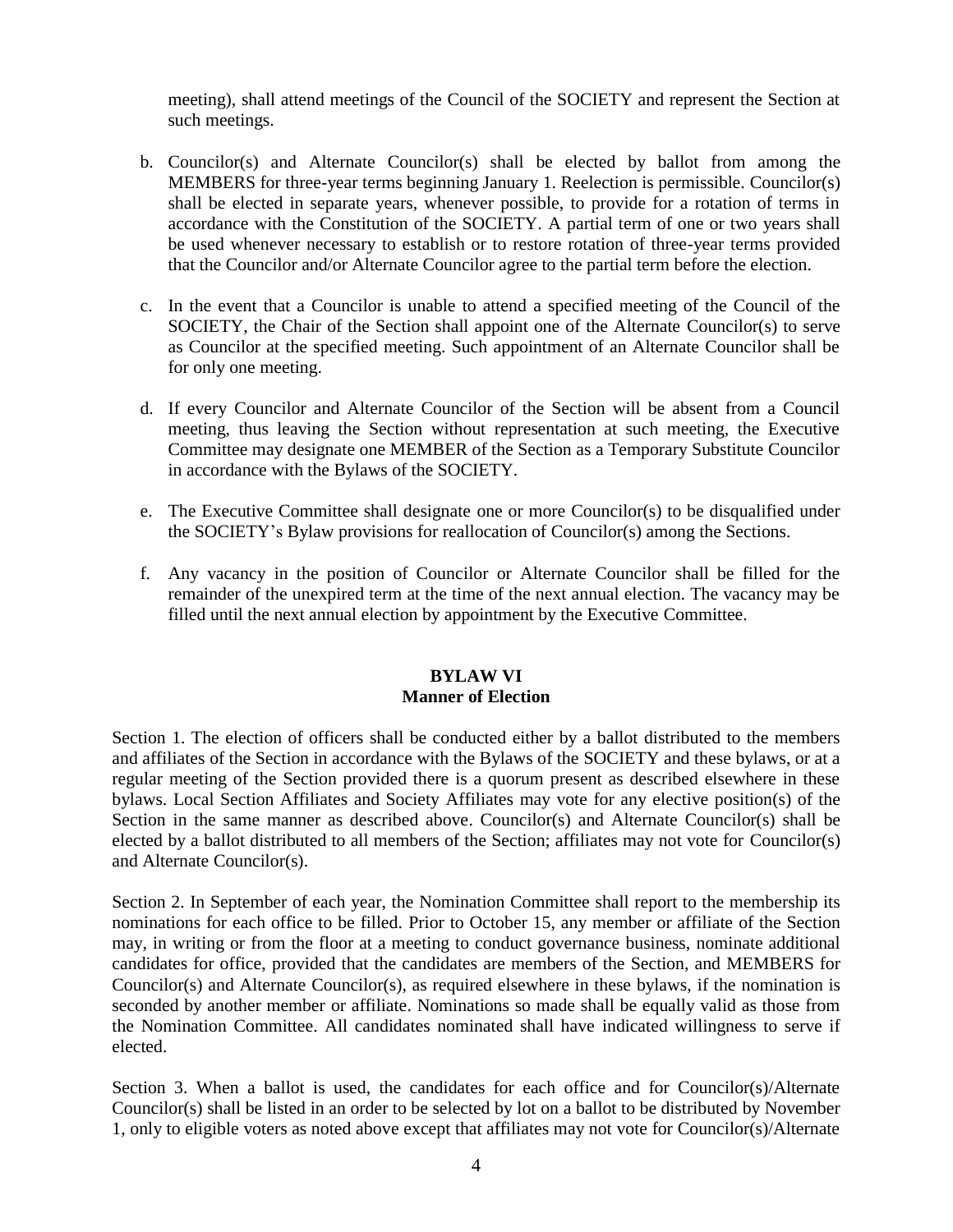Councilor(s). The ballot shall provide for a write-in candidate for each position to be filled. A paper ballot shall be provided to any eligible voter who requests it.

Section 4. The ballots shall be tabulated and validated not later than November 15. Except as noted below, the candidate for each position receiving the largest number of votes shall be declared elected. The Executive Committee may decide that for Councilor(s), the candidate(s) who receive the majority of votes shall be declared elected as Councilor(s); the candidate(s) who get the next largest number of votes shall be declared elected as Alternate Councilor(s). In case of a tie vote for any position, the Executive Committee, by ballot, shall elect from among the candidates who share the tie vote; the candidate receiving the largest number of votes shall be declared elected.

Section 5. The results shall be announced by the Section Chair or his or her designee as soon as possible after the election, and also published in the Section's newsletter and/or on the Section's website soon thereafter. The results shall be certified to the Executive Director of the SOCIETY not later than December 1.

Section 6. In accordance with the SOCIETY's Bylaws, balloting procedures should ensure fair balloting that is open to all eligible members, protection against fraudulent balloting, and the timely reporting and archiving of balloting results.

# **BYLAW VII Recall of Elected Officials**

Section 1. The elected officials of the Section (officers and elected Executive Committee members, except not Councilor(s) and Alternate Councilor(s)) are subject to recall for neglect of duties or conduct injurious to the SOCIETY. Recall procedures are not applicable to Councilor(s) and Alternate Councilor(s).

Section 2. The recall of an official shall be initiated when a signed petition, indicating in writing the specific charges and reasonable substantiating evidence, is submitted to the Chair from at least five members of the Section. In the event the Chair is the official in question, the Chair-Elect shall receive the petition and shall assume the duties of the Chair with respect to this issue until the issue is resolved.

Section 3. The Chair shall, without delay, determine that the petitioners are aware of the gravity of their actions and the procedures to be followed. The Chair shall seek an alternate resolution to the problem and a withdrawal of the petition at this time. In the absence of a resolution to the problem, the Chair shall notify the members of the Executive Committee and call a special meeting within thirty days.

- a. The Executive Committee shall promptly continue the recall process or dismiss the petition as ill-founded or find an alternative solution to the problem. The Chair shall promptly inform the petitioners and the official of the decision of the Executive Committee. If no contact with the official can be made after a reasonable effort, the Executive Committee may remove the official in question with a two-thirds (2/3) vote of the remaining members.
- b. If the proceedings continue: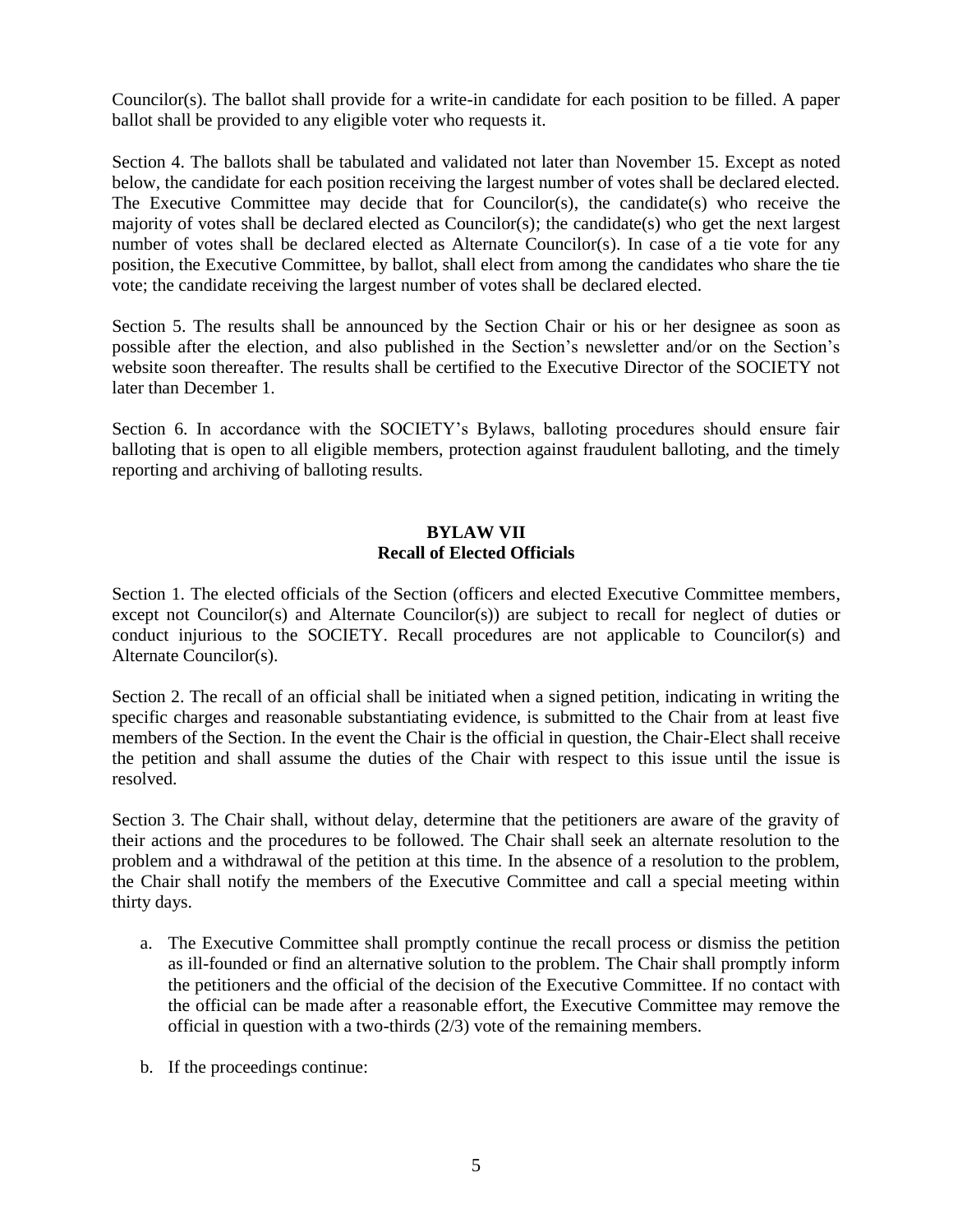- (1) The Chair shall assign the duties of the official to another qualified member or MEMBER of the Section, as required elsewhere in these bylaws, until the issue is resolved.
- (2) The official shall be offered an opportunity to answer the allegations in the petition before the Executive Committee. A certified letter shall be sent to the last known address on the official SOCIETY membership roll. Upon notification, the official shall have thirty days to make a written response to the allegations.
- (3) The Executive Committee shall decide whether or not to proceed after studying the official's response. The Chair shall inform the official and the petitioners of the decision of the Executive Committee. If the Executive Committee decides that the proceedings shall continue, the official shall choose one of the following options:
	- (a) The official may resign.
	- (b) The official may request a recall vote. Section members shall be informed, through brief written statements prepared by the Executive Committee and the official, of the issues involved with the recall vote. Both statements shall be distributed to the members with the ballot. A paper ballot shall be provided to any member who requests it. At least two-thirds (2/3) of votes cast shall be required for the official to be removed from office. The membership shall be informed of the results of the recall vote.
	- (c) The official may request a hearing and a recall vote by the remaining members of the Executive Committee. At least a two-thirds  $(2/3)$  vote of the remaining members of the Executive Committee shall be required to recall the official.
	- (d) The official may choose not to respond and thus forfeit the position.

Section 4. The vacancy provisions of these bylaws shall be used to fill a vacancy caused by a recall process. The Executive Director of the SOCIETY shall be informed of the recall and the filling of the vacancy.

#### **BYLAW VIII Committees**

Section 1. The Executive Committee shall establish committees as necessary for the proper operation of the Section. All committee members shall be members and/or affiliates of the SOCIETY and the Section.

Section 2. The Section shall have the following standing committee: Nomination.

# **BYLAW IX Meetings**

Section 1. The Executive Committee shall designate the times and places of the Section's meetings as it finds necessary or desirable for the proper functioning of the Section. The Section shall hold at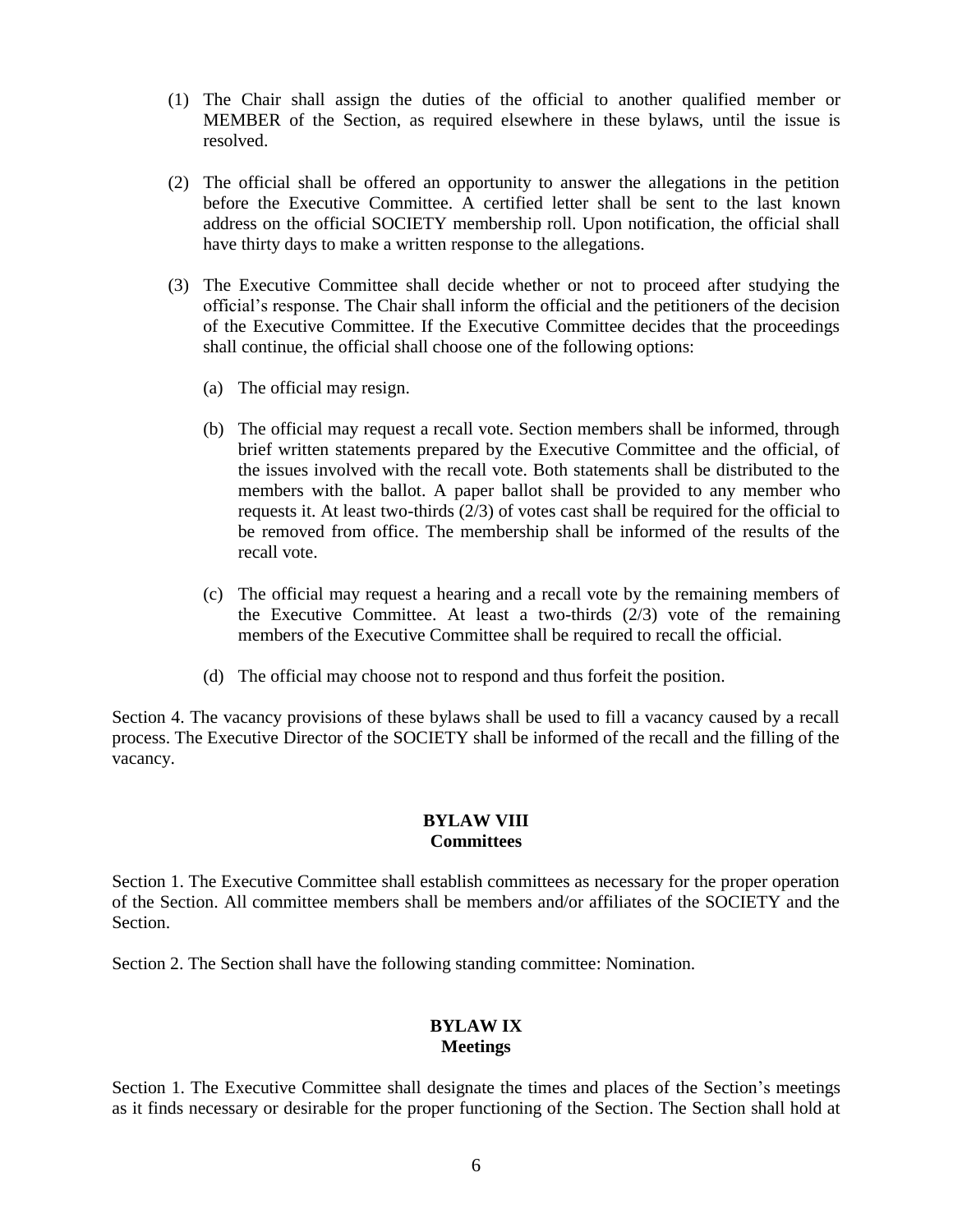least one meeting annually to conduct governance business; however, this requirement may be modified by the Executive Committee.

Section 2. The Executive Committee shall set the order of business for meetings of the Section to conduct governance business. The order of business may be suspended by a majority vote of the members present.

Section 3. The Section may hold special meetings to conduct governance business upon the written request of a majority of the Executive Committee or upon the written request of 10 members of the Section. To be valid, such request shall be received by the Secretary at least ten days before the date requested for the meeting and shall state the exact nature of the business to be transacted. No other business shall transpire at such meetings.

Section 4. Meetings of the Executive Committee and meetings of the Section to conduct governance business, with the approval of the Executive Committee, may be held by means of electronic communications technology that permits those in attendance to read or hear the proceedings substantially concurrently with their occurrence, to vote on matters submitted, to pose questions, and to make comments.

Section 5. The Executive Committee shall meet upon due notice either at the call of the Chair or upon request of a majority of its members. A quorum for an Executive Committee meeting shall consist of a majority of the voting members of the Committee. In the absence of a quorum, called meetings of the Executive Committee shall adjourn to a specific date.

Section 6. Due notice of the Section's meetings, not including committee meetings, shall be sent to each member and affiliate of the Section. A quorum for the transaction of governance business at such a Section meeting shall consist of five members of the Section. No governance business shall be conducted in the absence of a quorum.

Section 7. The fee for registration at any special meeting shall be decided by the Executive Committee in accordance with the Constitution of the SOCIETY.

Section 8. The most recent edition of *Robert's Rules of Order Newly Revised* shall be the parliamentary authority for all matters not covered in these bylaws or in the SOCIETY's documents.

#### **BYLAW X Finances**

Section 1.

- a. Members of the Section may be assessed voluntary Local Section dues in an amount set by the Executive Committee. The Executive Committee shall have the option to waive or discount dues for STUDENT MEMBERS and for others as provided in the SOCIETY's Bylaws for waived or discounted dues.
- b. Society Affiliates may be assessed annual dues in an amount set by the Executive Committee.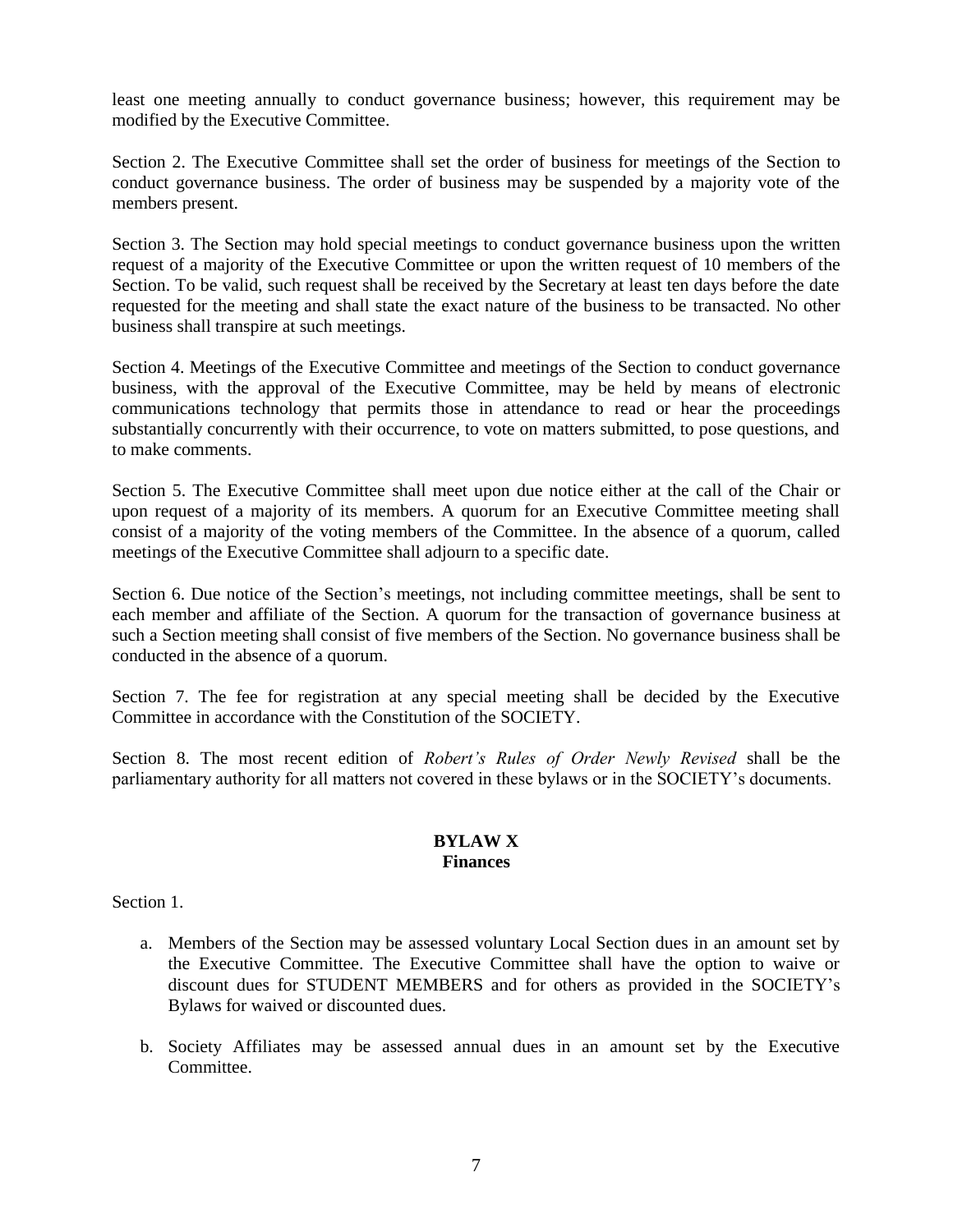c. The annual dues of Local Section Affiliates shall be determined by the Executive Committee in accordance with the Constitution and Bylaws of the SOCIETY, and as mentioned elsewhere in these bylaws.

Section 2. The Section may raise or collect funds to be expended for local purposes, and may have the entire management and control of such funds insofar as such management and control shall not conflict with any provision of these bylaws or with the Constitution or Bylaws of the SOCIETY.

Section 3. The Section may receive donations or bequests made to it, and may expend or invest the same on behalf of the Section. Such expenditures or investments shall be made by the Treasurer of the Section upon authorization by the Executive Committee.

Section 4. An annual audit of the books of the Treasurer and of any other transactions regarding the Section's funds shall be conducted by two or more disinterested members or individuals, appointed by the Executive Committee. The audit report shall be submitted to the Executive Committee by January 31.

#### **BYLAW XI Affiliation with Other Technical Organizations**

Section 1. The Section may affiliate with other technical organizations operating within the territory of the Section provided that such affiliation does not contravene the Charter, Constitution, Bylaws, or Regulations of the SOCIETY. Such affiliation must be approved by the Executive Committee of the Section, by confirmation by the Council Committee on Constitution and Bylaws, and in compliance with the specific requirements of the Bylaws of the SOCIETY.

Section 2. The affiliation with the technical organization shall become effective upon authorization by the Executive Committee of the Section, by the Council Committee on Local Section Activities, and by confirmation by the Council Committee on Constitution and Bylaws.

Section 3. The Executive Committee may terminate the affiliation with any technical organization by notifying, in writing, the governing body of the technical organization. The technical organization may terminate the affiliation upon written notice to the Section's Executive Committee. Affiliations shall terminate after five years unless reauthorized by the Executive Committee. The term of each subsequent reauthorization shall not exceed five years.

### **BYLAW XII Amendments**

Section 1. A petition to amend the bylaws may be initiated by the Executive Committee or by a petition signed by at least 10 members of the Section. If the proposed amendment is approved by the Executive Committee, if practical, it shall be submitted to the SOCIETY's Committee on Constitution and Bylaws for review.

Section 2. The Executive Committee will then incorporate all the required changes and either accept or reject any recommended changes that are suggested by the Committee on Constitution and Bylaws. The revised bylaws shall then be submitted to the Section members for adoption. This may be accomplished at a business meeting of the Section provided that a minimum of four weeks' prior notice is given to the Section members.